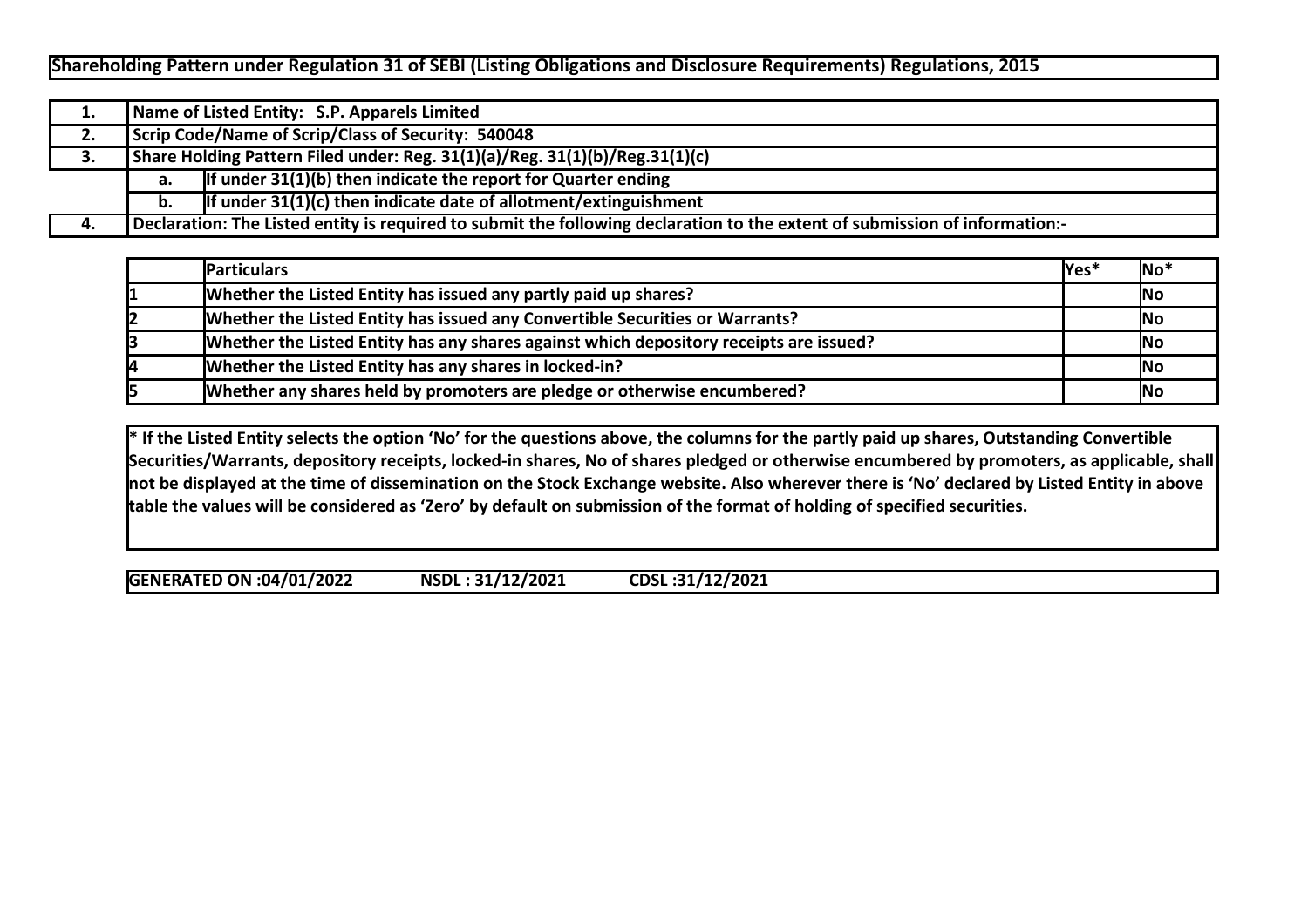## **S.P. Apparels Limited**

**Table I - Summary Statement holding of specified securities**

|      |                                      |                  |                     |        |                  |                              | Sharehold                    |                                                         |                                |                  |                               | <b>Shares</b>               | In of<br>Underlyin convertibl |                                |               | <b>Number of Shares</b> |                         |            |
|------|--------------------------------------|------------------|---------------------|--------|------------------|------------------------------|------------------------------|---------------------------------------------------------|--------------------------------|------------------|-------------------------------|-----------------------------|-------------------------------|--------------------------------|---------------|-------------------------|-------------------------|------------|
|      |                                      |                  |                     |        |                  |                              |                              |                                                         |                                |                  |                               |                             |                               |                                |               | pledged or              |                         |            |
|      |                                      |                  |                     |        |                  |                              |                              | ing as a % Number of Voting Rights held in each class 8 |                                |                  |                               |                             |                               | Number of Locked in lotherwise |               |                         |                         |            |
|      |                                      |                  |                     |        |                  |                              | of total                     | lof securities                                          |                                |                  |                               | Outstandi securities shares |                               |                                | lencumbered   |                         |                         |            |
|      |                                      |                  |                     | No. of | No. of           |                              | Ino. of                      |                                                         |                                |                  |                               |                             | l( as a                       |                                |               |                         |                         | Number     |
|      |                                      |                  | No. of              | Partly | shares           |                              | Ishares                      |                                                         |                                |                  |                               |                             | convertibl percentag l        |                                |               |                         |                         | of equity  |
|      |                                      |                  | fully paid  paid-up |        | underlyin        |                              |                              |                                                         | (calculate No of Voting Rights |                  |                               |                             | le of                         |                                | As a % of     |                         | As a % of shares        |            |
|      |                                      | Nos. of          | up equity equity    |        |                  | Total nos. <b> </b> d as per |                              |                                                         |                                |                  | Total as a securities diluted |                             |                               |                                | ltotal        |                         | <b>Itotal</b>           | lheld in   |
|      |                                      | sharehold shares |                     | shares | Depositor shares |                              | SCRR,                        |                                                         |                                |                  | % of                          | (including share)           |                               |                                | <b>Shares</b> |                         | <b>Shares</b>           | demateria  |
|      | Category Category of shareholder     | lers             | <b>held</b>         | held   | ly Receipts held |                              | 1957)                        | Class eg: XClass eg: y Total                            |                                |                  | (A+B+C)                       | Warrants) capital)          |                               | No. (a)                        | held(b)       | No. (a)                 | $\vert$ held $\vert$ b) | lised form |
|      |                                      |                  |                     |        |                  |                              |                              |                                                         |                                |                  |                               |                             |                               |                                |               |                         |                         |            |
|      |                                      |                  |                     |        |                  |                              |                              |                                                         |                                |                  |                               |                             |                               |                                |               |                         |                         |            |
|      |                                      |                  |                     |        |                  |                              | (VIII) As a                  |                                                         |                                |                  |                               |                             | $+(X)$ As a                   |                                |               |                         |                         |            |
|      |                                      |                  |                     |        |                  | $(VII) = (IV)$               | % of                         |                                                         |                                |                  |                               |                             | $%$ of                        |                                |               |                         |                         |            |
| (1)  | (11)                                 | (III)            | (IV)                | (V)    | (VI)             |                              | +(V)+ (VI)   (A+B+C2)        |                                                         |                                | (IX)             |                               | (X)                         | $(A+B+C2)$                    |                                | (XII)         |                         | (XIII)                  | (XIV)      |
| (A)  | <b>Promoter &amp; Promoter Group</b> |                  | 15848634 0          |        |                  | 15848634 61.6856             |                              | 15848634 0                                              |                                | 15848634 61.6856 |                               |                             | 61.6856                       |                                | 0.0000        |                         | 0.0000                  | 15848634   |
| (B)  | <b>Public</b>                        | 15310            | 9843966             |        |                  | 9843966 38.3144              |                              | 9843966                                                 |                                | 9843966 38.3144  |                               |                             | 38.3144                       |                                | 0.0000        | <b>INA</b>              | <b>INA</b>              | 9498754    |
| (C)  | Non Promoter - Non Public            |                  |                     |        |                  |                              |                              |                                                         |                                |                  |                               |                             |                               |                                | 0.0000        | INA.                    | <b>INA</b>              |            |
| (C1) | <b>Shares Underlying DRs</b>         |                  |                     |        |                  |                              | 0.0000                       |                                                         |                                |                  | 0.0000                        |                             | 0.0000                        |                                | 0.0000        | INA.                    | <b>NA</b>               |            |
| (C2) | Shares Held By Employee Trust        |                  |                     |        |                  |                              | 0.0000                       |                                                         |                                |                  | 0.0000                        |                             | 0.0000                        |                                | 0.0000        | INA.                    | <b>NA</b>               |            |
|      | Total                                | 15315            | 25692600 0          |        |                  |                              | 25692600 100.0000 25692600 0 |                                                         |                                |                  | 25692600 100.0000 0           |                             | 100.0000 (                    |                                | 0.0000        |                         | 0.0000                  | 25347388   |

**% assuming full**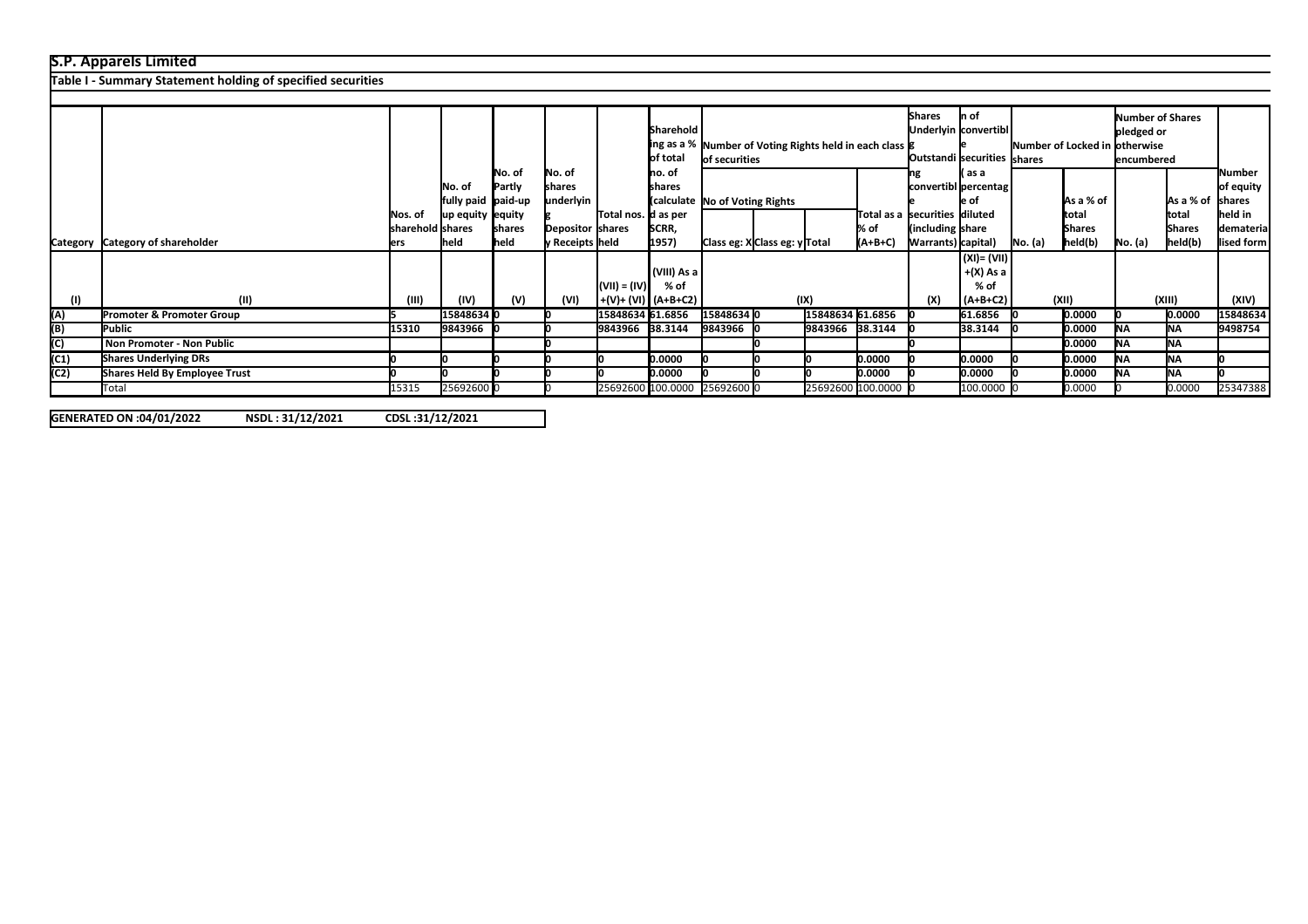|      | <b>S.P. Apparels Limited</b>                                                         |                        |             |                                |                                                   |                  |                                                    |                  |                                                    |                     |                                      |                  |               |                                                     |                                                  |                                                        |                                     |         |                                     |                                                       |  |               |                                                             |  |                               |                                               |  |  |
|------|--------------------------------------------------------------------------------------|------------------------|-------------|--------------------------------|---------------------------------------------------|------------------|----------------------------------------------------|------------------|----------------------------------------------------|---------------------|--------------------------------------|------------------|---------------|-----------------------------------------------------|--------------------------------------------------|--------------------------------------------------------|-------------------------------------|---------|-------------------------------------|-------------------------------------------------------|--|---------------|-------------------------------------------------------------|--|-------------------------------|-----------------------------------------------|--|--|
|      | Table II - Statement showing shareholding pattern of the Promoter and Promoter Group |                        |             |                                |                                                   |                  |                                                    |                  |                                                    |                     |                                      |                  |               |                                                     |                                                  |                                                        |                                     |         |                                     |                                                       |  |               |                                                             |  |                               |                                               |  |  |
|      |                                                                                      |                        |             |                                |                                                   |                  |                                                    |                  |                                                    |                     |                                      |                  |               |                                                     |                                                  |                                                        |                                     |         |                                     |                                                       |  |               |                                                             |  |                               |                                               |  |  |
|      |                                                                                      | ing %<br>of securities |             |                                |                                                   |                  |                                                    |                  |                                                    |                     |                                      |                  |               |                                                     |                                                  | Sharehold Number of Voting Rights held in each class 8 |                                     |         |                                     |                                                       |  | <b>Shares</b> | n of<br>Underlyin convertibl<br>Outstandi securities shares |  | Number of Locked in otherwise | Number of Shares<br>pledged or<br>lencumbered |  |  |
|      |                                                                                      |                        |             | INos. of<br>lsharehold Ishares | INo. of<br>fully paid paid-up<br>up equity equity | Partly<br>shares | No. of<br>lshares<br>underlyin<br>Depositor shares | Total nos.       | calculated<br>as per<br>SCRR,<br>1957 As a<br>% of | No of Voting Rights |                                      |                  | % of          | Total as a ssecurities diiluted<br>including share) | as a<br>convertibl percentag<br>e of             |                                                        | As a % of<br>total<br><b>Shares</b> |         | As a % of<br>total<br><b>Shares</b> | Number<br>of equity<br>shares<br>held in<br>demateria |  |               |                                                             |  |                               |                                               |  |  |
|      | Category & Name of the shareholders<br>(1)                                           | <b>Entity Type</b>     | PAN<br>(II) | ers<br>(III)                   | held<br>(IV)                                      | held<br>(V)      | y Receipts held<br>(VI)                            | $(VII) = (IV)$   | (VIII) As a<br>% of<br>+(V)+ (VI) (A+B+C2)         |                     | (A+B+C2) Class eg: XClass eg: yTotal | (IX)             | $(A+B+C)$     | Warrants) capital)<br>(X)                           | (XI)= (VII)<br>$+(X)$ As a<br>% of<br>$(A+B+C2)$ | No. (a)                                                | held(b)<br>(XII)                    | No. (a) | held(b)<br>(XIII)                   | lised form<br>(XIV)                                   |  |               |                                                             |  |                               |                                               |  |  |
|      | Indian                                                                               |                        |             |                                |                                                   |                  |                                                    |                  |                                                    |                     |                                      |                  |               |                                                     |                                                  |                                                        |                                     |         |                                     |                                                       |  |               |                                                             |  |                               |                                               |  |  |
| l(a) | Individuals / Hindu Undivided Family                                                 |                        |             |                                | 15848634 0                                        |                  |                                                    | 15848634 61.6856 |                                                    | 158486340           |                                      | 15848634 61.6856 |               |                                                     | 61.6856                                          |                                                        | 0.0000                              |         | 0.0000                              | 15848634                                              |  |               |                                                             |  |                               |                                               |  |  |
|      | Perumal Sundararajan                                                                 | Promoters              | AGQPS1345A  |                                | 11784273 0                                        |                  |                                                    | 11784273         | 45.8664                                            | 11784273            |                                      | 11784273 45.8664 |               |                                                     | 45.8664                                          |                                                        | 0.0000                              |         | 0.0000                              | 11784273                                              |  |               |                                                             |  |                               |                                               |  |  |
|      | Sundararajan Latha                                                                   | Promoters              | ADQPS5817G  |                                | 3024509                                           |                  |                                                    | 3024509          | 11.7719                                            | 3024509             |                                      | 3024509          | 11.7719       |                                                     | 11.7719                                          |                                                        | 0.0000                              |         | 0.0000                              | 3024509                                               |  |               |                                                             |  |                               |                                               |  |  |
|      | Perumal Sundararajan                                                                 | Promoters              | AGQPS1345A  |                                | 1000000                                           |                  |                                                    | 1000000          | 3.8922                                             | 1000000             |                                      | 1000000          | 3.8922        |                                                     | 3.8922                                           |                                                        | 0.0000                              |         | 0.0000                              | 1000000                                               |  |               |                                                             |  |                               |                                               |  |  |
|      | Sundararajan Chenduran                                                               | Promoters              | AIPPC1092H  |                                | 28852                                             |                  |                                                    | 28852            | 0.1123                                             | 28852               |                                      | 28852            | 0.1123        |                                                     | 0.1123                                           |                                                        | 0.0000                              |         | 0.0000                              | 28852                                                 |  |               |                                                             |  |                               |                                               |  |  |
|      | Shantha Senthil                                                                      | Promoters              | BCFPS5785L  |                                | 11000                                             |                  |                                                    | 11000            | 0.0428                                             | 11000               |                                      | 11000            | 0.0428        |                                                     | 0.0428                                           |                                                        | 0.0000                              |         | 0.0000                              | 11000                                                 |  |               |                                                             |  |                               |                                               |  |  |
| (b)  | Central Government / State Government(s)                                             |                        |             |                                |                                                   |                  |                                                    |                  | 0.0000                                             |                     |                                      |                  | 0.0000        |                                                     | 0.0000                                           |                                                        | 0.0000                              |         | 0.0000                              |                                                       |  |               |                                                             |  |                               |                                               |  |  |
| (c)  | Financial Institutions / Banks                                                       |                        |             |                                |                                                   |                  |                                                    |                  | 10.0000                                            |                     |                                      |                  | <b>0.0000</b> |                                                     | 0.0000                                           |                                                        | 0.0000                              |         | 0.0000                              |                                                       |  |               |                                                             |  |                               |                                               |  |  |
| (d)  | Any Other (Specify)                                                                  |                        |             |                                |                                                   |                  |                                                    |                  | 0.0000                                             |                     |                                      |                  | 10.0000       |                                                     | 0.0000                                           |                                                        | 0.0000                              |         | 0.0000                              |                                                       |  |               |                                                             |  |                               |                                               |  |  |
|      | Sub Total (A)(1)                                                                     |                        |             |                                | 15848634 0                                        |                  |                                                    | 15848634         | 61.6856                                            | 15848634            |                                      | 15848634 61.6856 |               |                                                     | 61.6856                                          |                                                        | 0.0000                              |         | 0.0000                              | 15848634                                              |  |               |                                                             |  |                               |                                               |  |  |
|      | Foreign                                                                              |                        |             |                                |                                                   |                  |                                                    |                  |                                                    |                     |                                      |                  |               |                                                     |                                                  |                                                        |                                     |         |                                     |                                                       |  |               |                                                             |  |                               |                                               |  |  |
| (a)  | Individuals (Non-Resident Individuals / Foreign Individuals)                         |                        |             |                                |                                                   |                  |                                                    |                  | 0.0000                                             |                     |                                      |                  | 0.0000        |                                                     | 0.0000                                           |                                                        | 10.0000                             |         | 0.0000                              |                                                       |  |               |                                                             |  |                               |                                               |  |  |
| (b)  | Government                                                                           |                        |             |                                |                                                   |                  |                                                    |                  | 0.0000                                             |                     |                                      |                  | 0.0000        |                                                     | 0.0000                                           |                                                        | 0.0000                              |         | 0.0000                              |                                                       |  |               |                                                             |  |                               |                                               |  |  |
| (c)  | Institutions                                                                         |                        |             |                                |                                                   |                  |                                                    |                  | 0.0000                                             |                     |                                      |                  | 10.0000       |                                                     | 10.0000                                          |                                                        | 0.0000                              |         | 0.0000                              |                                                       |  |               |                                                             |  |                               |                                               |  |  |
| (d)  | Foreign Portfolio Investor                                                           |                        |             |                                |                                                   |                  |                                                    |                  | 0.0000                                             |                     |                                      |                  | 0.0000        |                                                     | 0.0000                                           |                                                        | 0.0000                              |         | 0.0000                              |                                                       |  |               |                                                             |  |                               |                                               |  |  |
| (e)  | Any Other (Specify)                                                                  |                        |             |                                |                                                   |                  |                                                    |                  | 0.0000                                             |                     |                                      |                  | 0.0000        |                                                     | 0.0000                                           |                                                        | 0.0000                              |         | 0.0000                              |                                                       |  |               |                                                             |  |                               |                                               |  |  |
|      | Sub Total (A)(2)                                                                     |                        |             |                                |                                                   |                  |                                                    |                  | 0.0000                                             |                     |                                      |                  | 0.0000        |                                                     | 0.0000                                           |                                                        | 0.0000                              |         | 10.0000                             |                                                       |  |               |                                                             |  |                               |                                               |  |  |
|      | Total Shareholding Of Promoter And Promoter Group (A)=<br>(A)(1)+(A)(2)              |                        |             |                                | 15848634 0                                        |                  |                                                    | 15848634 61.6856 |                                                    | 15848634 0          |                                      | 15848634 61.6856 |               |                                                     | 61.6856                                          |                                                        | 10.0000                             |         | 0.0000                              | 15848634                                              |  |               |                                                             |  |                               |                                               |  |  |

**Details of Shares which remain unclaimed may be given hear along with details such as number of shareholders, outstanding shares held in demat/unclaimed suspense account, voting rights which are frozen** 

**etc.**

**Note :**

**(1) PAN would not be displayed on website of Stock Exchange(s)** 

**(2) The term 'Encumbrance' has the same meaning as assigned under regulation 28(3) of SEBI (Substantial Acquisition of Shares and Takeovers) Regulations, 2011.**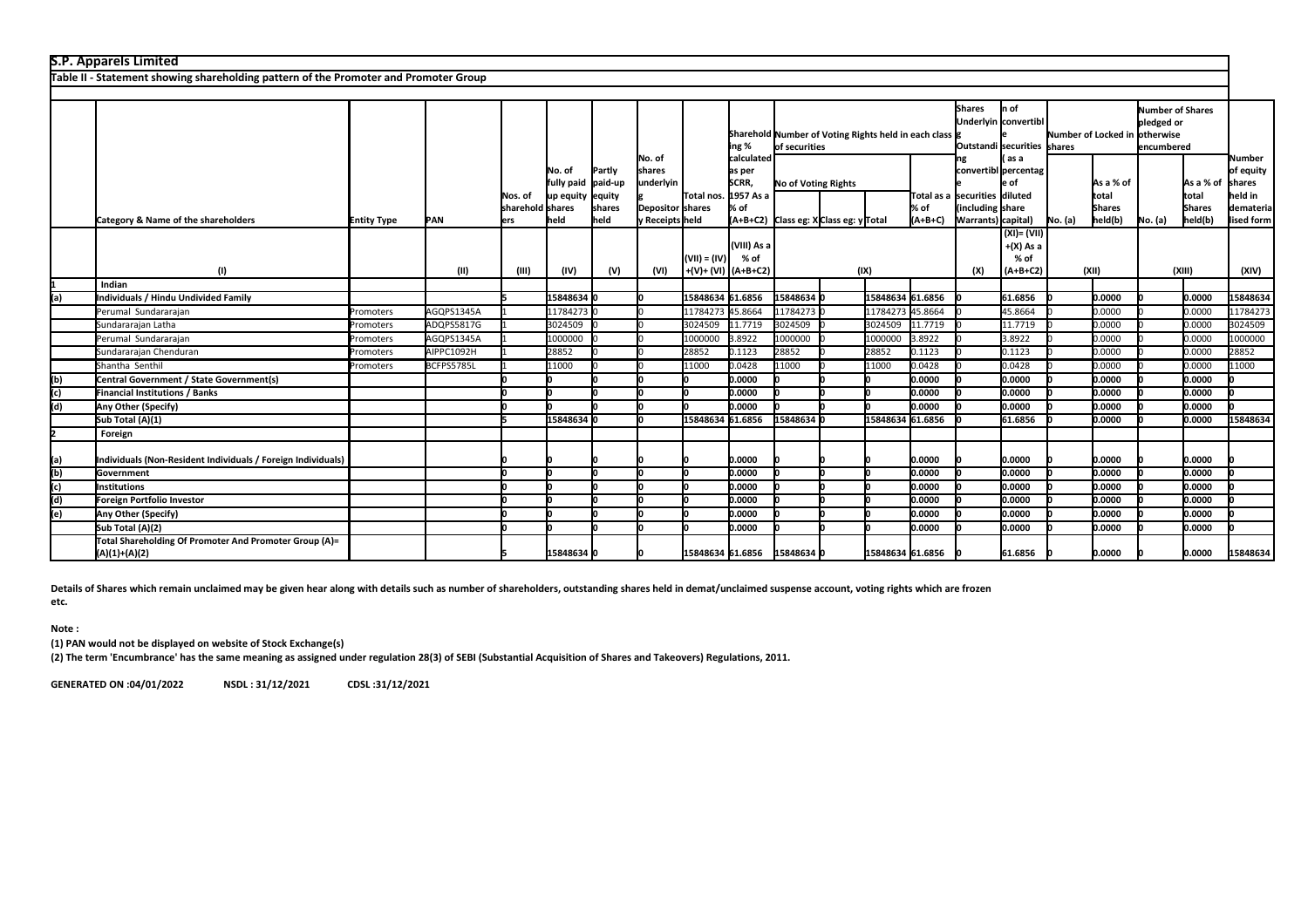|     | <b>S.P. Apparels Limited</b>                                                           |             |                         |                                                                                  |                             |                                     |                |                                            |         |                                              |                              |                   |                                      |                                                     |         |                          |           |                          |                                          |
|-----|----------------------------------------------------------------------------------------|-------------|-------------------------|----------------------------------------------------------------------------------|-----------------------------|-------------------------------------|----------------|--------------------------------------------|---------|----------------------------------------------|------------------------------|-------------------|--------------------------------------|-----------------------------------------------------|---------|--------------------------|-----------|--------------------------|------------------------------------------|
|     | Table III - Statement showing shareholding pattern of the Public shareholder           |             |                         |                                                                                  |                             |                                     |                |                                            |         |                                              |                              |                   |                                      |                                                     |         |                          |           |                          |                                          |
|     |                                                                                        |             |                         |                                                                                  |                             |                                     |                |                                            |         |                                              |                              |                   |                                      |                                                     |         |                          |           |                          |                                          |
|     |                                                                                        |             |                         | Sharehold Number of Voting Rights held in each class g<br>ing %<br>of securities |                             |                                     |                |                                            |         | <b>Shares</b><br>Outstandi securities shares | n of<br>Underlyin convertibl |                   | Number of Locked in otherwise        | <b>Number of Shares</b><br>pledged or<br>encumbered |         |                          |           |                          |                                          |
|     |                                                                                        |             | Nos. of                 | No. of<br>fully paid<br>lup equity                                               | Partly<br>paid-up<br>equity | No. of<br>shares<br>underlyin       | Total nos.     | calculated<br>as per<br>SCRR,<br>1957 As a |         | <b>No of Voting Rights</b>                   |                              |                   | ng<br>Total as a ssecurities diluted | as a<br>convertibl percentag<br>: of                |         | As a % of<br>total       |           | As a % of<br>total       | Number<br>of equity<br>shares<br>held in |
|     | Category & Name of the shareholders                                                    | <b>IPAN</b> | sharehold shares<br>ers | held                                                                             | shares<br>held              | Depositor shares<br>v Receipts held |                | % of                                       |         |                                              |                              | % of<br>$(A+B+C)$ | including<br>Warrants) capital)      | share                                               | No. (a) | <b>Shares</b><br>held(b) | No. (a)   | <b>Shares</b><br>held(b) | demateria<br>lised form                  |
|     | (1)                                                                                    | (II)        | (III)                   | (IV)                                                                             | (V)                         | (VI)                                | $(VII) = (IV)$ | (VIII) As a<br>% of<br>+(V)+ (VI) (A+B+C2) |         | (A+B+C2) Class eg: XClass eg: yTotal         |                              |                   | (X)                                  | (XI) = (VII)<br>+(X) As a<br>% of<br>$(A+B+C2)$     |         | (XII)                    |           | (XIII)                   | (XIV)                                    |
|     | <b>Institutions</b>                                                                    |             |                         |                                                                                  |                             |                                     |                |                                            |         |                                              | (IX)                         |                   |                                      |                                                     |         |                          |           |                          |                                          |
| (a) | Mutual Fund                                                                            |             |                         | 3857471                                                                          |                             |                                     | 3857471        | 15.0139                                    | 3857471 |                                              | 3857471                      | 15.0139           |                                      | 15.0139                                             |         | 0.0000                   | <b>NA</b> | <b>NA</b>                | 3857471                                  |
|     | Dsp Small Cap Fund                                                                     | AAAJD0430B  |                         | 1785683                                                                          |                             |                                     | 1785683        | 6.9502                                     | 1785683 |                                              | 1785683                      | 6.9502            |                                      | 6.9502                                              |         | 0.0000                   | <b>NA</b> | <b>NA</b>                | 1785683                                  |
|     | Uti - Hybrid Equity Fund                                                               | AAATU1088L  |                         | 1104017                                                                          |                             |                                     | 1104017        | 4.2970                                     | 1104017 |                                              | 1104017                      | 4.2970            |                                      | 4.2970                                              |         | 0.0000                   | <b>NA</b> | <b>NA</b>                | 1104017                                  |
|     | Icici Prudential Smallcap Fund                                                         | AAAAI0038F  |                         | 851431                                                                           |                             |                                     | 851431         | 3.3139                                     | 851431  |                                              | 851431                       | 3.3139            |                                      | 3.3139                                              |         | 0.0000                   | <b>NA</b> | <b>NA</b>                | 851431                                   |
| (b) | <b>Venture Capital Funds</b>                                                           |             |                         |                                                                                  |                             |                                     |                | 0.0000                                     |         |                                              |                              | 0.0000            |                                      | 0.0000                                              |         | 0.0000                   | <b>NA</b> | <b>NA</b>                |                                          |
| (c) | Alternate Investment Funds                                                             |             | n                       | ln.                                                                              |                             |                                     |                | 0.0000                                     |         |                                              |                              | 0.0000            |                                      | 0.0000                                              |         | 0.0000                   | <b>NA</b> | NA                       | n                                        |
| (d) | Foreign Venture Capital Investors                                                      |             | 0                       | Iо                                                                               |                             |                                     |                | 0.0000                                     |         | lο                                           |                              | 0.0000            |                                      | 0.0000                                              |         | 0.0000                   | <b>NA</b> | <b>NA</b>                | n                                        |
| (e) | Foreign Portfolio Investor                                                             |             | 15                      | 250561                                                                           |                             |                                     | 250561         | 0.9752                                     | 250561  | lο                                           | 250561                       | 0.9752            |                                      | 0.9752                                              |         | 0.0000                   | <b>NA</b> | <b>NA</b>                | 250561                                   |
| (f) | <b>Financial Institutions / Banks</b>                                                  |             |                         |                                                                                  |                             |                                     |                | 0.0000                                     |         |                                              |                              | 0.0000            |                                      | 0.0000                                              |         | 0.0000                   | <b>NA</b> | <b>NA</b>                |                                          |
| (g) | <b>Insurance Companies</b>                                                             |             |                         |                                                                                  |                             |                                     |                | 0.0000                                     |         |                                              |                              | 0.0000            |                                      | 0.0000                                              |         | 0.0000                   | NA        | <b>NA</b>                |                                          |
| (h) | <b>Provident Funds/ Pension Funds</b>                                                  |             | n                       | lо                                                                               |                             |                                     |                | 0.0000                                     |         |                                              |                              | 0.0000            |                                      | 0.0000                                              |         | 0.0000                   | <b>NA</b> | <b>NA</b>                | n                                        |
| (i) | Any Other (Specify)                                                                    |             | n                       |                                                                                  |                             |                                     |                | 0.0000                                     |         |                                              |                              | 0.0000            |                                      | 0.0000                                              |         | 0.0000                   | <b>NA</b> | <b>NA</b>                | n                                        |
|     | Sub Total (B)(1)                                                                       |             | 19                      | 4108032                                                                          |                             |                                     | 4108032        | 15.9892                                    | 4108032 |                                              | 4108032                      | 15.9892           |                                      | 15.9892                                             |         | 0.0000                   | <b>NA</b> | lna.                     | 4108032                                  |
|     | Central Government/ State Government(s)/                                               |             |                         |                                                                                  |                             |                                     |                |                                            |         |                                              |                              |                   |                                      |                                                     |         |                          |           |                          |                                          |
|     | <b>President of India</b>                                                              |             |                         |                                                                                  |                             |                                     |                |                                            |         |                                              |                              |                   |                                      |                                                     |         |                          |           |                          |                                          |
|     | Sub Total (B)(2)                                                                       |             |                         |                                                                                  |                             |                                     |                | 0.0000                                     |         |                                              |                              | 0.0000            |                                      | 0.0000                                              |         | 0.0000                   | <b>NA</b> | <b>NA</b>                |                                          |
|     | <b>Non-Institutions</b>                                                                |             |                         |                                                                                  |                             |                                     |                |                                            |         |                                              |                              |                   |                                      |                                                     |         |                          |           |                          |                                          |
| (a) | <b>Individuals</b>                                                                     |             |                         | lo.                                                                              |                             |                                     |                |                                            |         |                                              |                              |                   |                                      |                                                     | lo      |                          | <b>NA</b> | NA                       |                                          |
|     | Individual shareholders holding nominal<br>share capital up to Rs. 2 lakhs.            |             | 14312                   | 2699022                                                                          |                             |                                     | 2699022        | 10.5051                                    | 2699022 |                                              | 2699022                      | 10.5051           |                                      | 10.5051                                             |         | 0.0000                   | <b>NA</b> | NA                       | 2699022                                  |
|     | ii. Individual shareholders holding nominal<br>share capital in excess of Rs. 2 lakhs. |             | 16                      | 1816134                                                                          |                             |                                     | 1816134        | 7.0687                                     | 1816134 |                                              | 1816134                      | 7.0687            |                                      | 7.0687                                              |         | 0.0000                   | <b>NA</b> | <b>NA</b>                | 1816134                                  |
|     | Kesavapillai Annamalai                                                                 | ACBPA4863A  |                         | 757811                                                                           |                             |                                     | 757811         | 2.9495                                     | 757811  |                                              | 757811                       | 2.9495            |                                      | 2.9495                                              |         | 0.0000                   | <b>NA</b> | <b>NA</b>                | 757811                                   |
| (b) | <b>NBFCs registered with RBI</b>                                                       |             | O                       | In                                                                               |                             |                                     |                | 0.0000                                     |         |                                              |                              | 0.0000            |                                      | 0.0000                                              |         | 0.0000                   | <b>NA</b> | <b>NA</b>                |                                          |
|     | <b>Trust Employee</b>                                                                  |             |                         | lo.                                                                              |                             |                                     |                | 0.0000                                     | 'n      |                                              |                              | 0.0000            |                                      | 0.0000                                              |         | 0.0000                   | <b>NA</b> | lna.                     | n                                        |
| (d) | <b>Overseas Depositories (holding DRs) (balancing</b><br>figure)                       |             |                         |                                                                                  |                             |                                     |                | 0.0000                                     |         |                                              |                              | 0.0000            |                                      | 0.0000                                              |         | 0.0000                   | <b>NA</b> | NA                       |                                          |
| (c) | Any Other (Specify)                                                                    |             | 963                     | 1220778                                                                          |                             |                                     | 1220778        | 4.7515                                     | 1220778 |                                              | 1220778                      | 4.7515            |                                      | 4.7515                                              |         | 0.0000                   | <b>NA</b> | <b>NA</b>                | 875566                                   |
|     | Hindu Undivided Family                                                                 |             | 382                     | 194174                                                                           |                             |                                     | 194174         | 0.7558                                     | 194174  |                                              | 194174                       | 0.7558            |                                      | 0.7558                                              |         | 0.0000                   | <b>NA</b> | <b>NA</b>                | 194174                                   |
|     | <b>Foreign Companies</b>                                                               |             |                         | 345212                                                                           |                             |                                     | 345212         | 1.3436                                     | 345212  |                                              | 345212                       | 1.3436            |                                      | 1.3436                                              |         | 0.0000                   | <b>NA</b> | <b>NA</b>                | n                                        |
|     | M/S Euro Asia Agencies Limited Hongkong                                                | AAFCE4592D  |                         | 345212                                                                           |                             |                                     | 345212         | 1.3436                                     | 345212  |                                              | 345212                       | 1.3436            |                                      | 1.3436                                              |         | 0.0000                   | <b>NA</b> | <b>NA</b>                |                                          |
|     | Non Resident Indians (Non Repat)                                                       |             | 128                     | 99033                                                                            |                             |                                     | 99033          | 0.3855                                     | 99033   |                                              | 99033                        | 0.3855            |                                      | 0.3855                                              |         | 0.0000                   | <b>NA</b> | <b>NA</b>                | 99033                                    |
|     | Non Resident Indians (Repat)                                                           |             | 283                     | 160660                                                                           |                             |                                     | 160660         | 0.6253                                     | 160660  |                                              | 160660                       | 0.6253            |                                      | 0.6253                                              |         | 0.0000                   | <b>NA</b> | <b>NA</b>                | 160660                                   |
|     | <b>Body Corp-Ltd Liability Partnership</b>                                             |             | 13                      | 41346                                                                            |                             |                                     | 41346          | 0.1609                                     | 41346   |                                              | 41346                        | 0.1609            |                                      | 0.1609                                              |         | 0.0000                   | <b>NA</b> | <b>NA</b>                | 41346                                    |
|     | <b>Clearing Member</b>                                                                 |             | 50                      | 38922                                                                            |                             |                                     | 38922          | 0.1515                                     | 38922   |                                              | 38922                        | 0.1515            |                                      | 0.1515                                              |         | 0.0000                   | <b>NA</b> | <b>NA</b>                | 38922                                    |
|     | <b>Bodies Corporate</b>                                                                |             | 106                     | 341431                                                                           |                             |                                     | 341431         | 1.3289                                     | 341431  |                                              | 341431                       | 1.3289            |                                      | 1.3289                                              |         | 0.0000                   | <b>NA</b> | <b>NA</b>                | 341431                                   |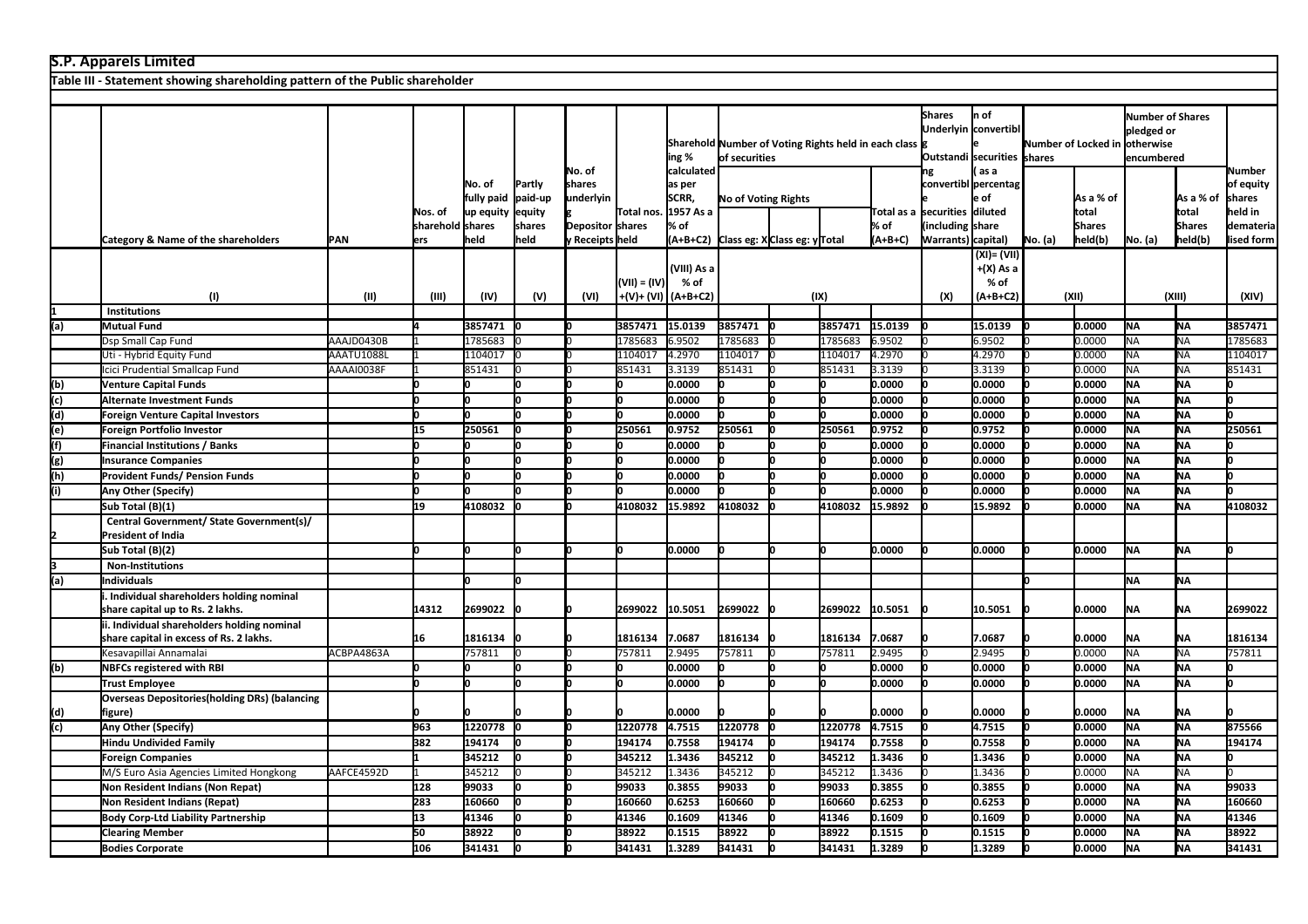| າ Total (B)(3)<br>ISut                           | 1529. | 5735934 |  | 5735934 | 22.3252 | 5735934 | 5735934 | 22.3252 | 22.3252 | 0.0000 | <b>INA</b> | <b>INA</b> | 5390722 |
|--------------------------------------------------|-------|---------|--|---------|---------|---------|---------|---------|---------|--------|------------|------------|---------|
| Total Public Shareholding (B)= (B)(1)+(B)(2)+(B) |       |         |  |         |         |         |         |         |         |        |            |            |         |
|                                                  | 15310 | 9843966 |  | 9843966 | 38.3144 | 9843966 | 9843966 | 38.3144 | 38.3144 | 0.0000 | <b>INA</b> | <b>INA</b> | 9498754 |

**Details of the shareholders acting as persons in Concert including their Shareholding (No. and %):**

| <b>No. of shareholders</b> | <b>No. of Shares</b> |
|----------------------------|----------------------|
|                            |                      |

**Details of Shares which remain unclaimed may be given hear along with details such as number of shareholders, outstanding shares held in demat/unclaimed suspense account, voting rights which are frozen etc.**

**Note :**

**(1) PAN would not be displayed on website of Stock Exchange(s).** 

**(2) The above format needs to disclose name of all holders holding more than 1% of total number of shares**

**(3) W.r.t. the information pertaining to Depository Receipts, the same may be disclosed in the respective columns to the extent information available and the balance to be disclosed as held by custodian.**